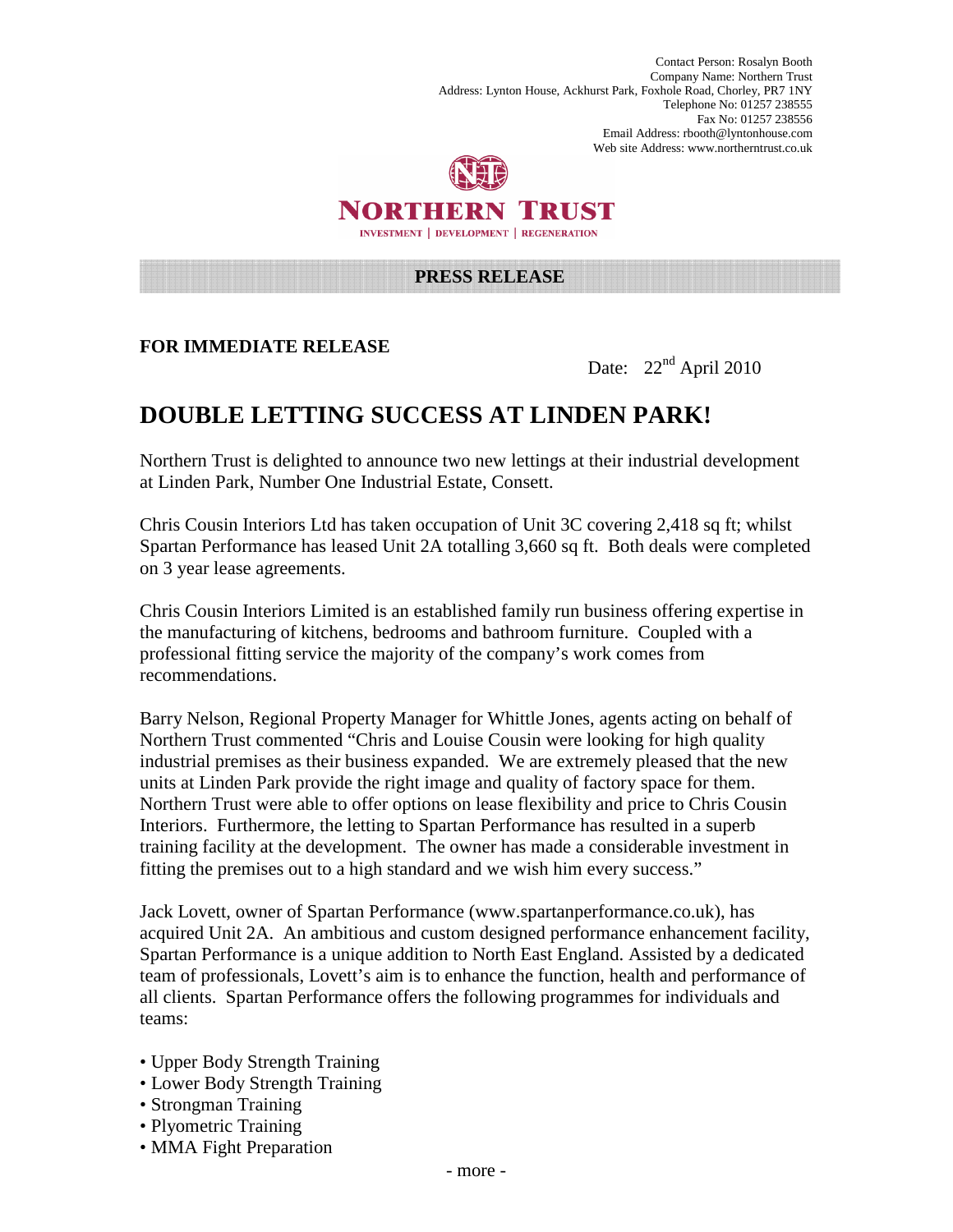- In season training for all athletes/teams
- Pre-Season preparation for all athletes/teams
- Police/Fireservice/Prison service/Military physical conditioning
- Kettlebell and TRX courses
- Self Defence and Personal Protection
- Spartan 'Boot Camp'
- Corporate training packages also available.

Spartan Performance also operates a physiotherapy & sports massage practice and a full timetable of high energy group fitness coaching sessions.

Mr Lovett said of his move "I have developed from training clients out of the back of my truck in car parks, to a purpose built facility catering to all. Linden Park has provided the perfect location to expand the business and offers first class premises for the training techniques."

Mark Proudlock, Associate at Knight Frank added "this is further evidence that the new development at Linden Park provides the perfect environment for new and young companies looking for high quality presentable business space to grow and succeed. It is particularly important in the current economic climate that good quality, competitively priced business units like Linden Park are available to help stimulate economic growth."

Linden Park lies within the established Number One Industrial Estate and occupies a prominent location fronting onto Werdohl Way. The scheme comprises 14 units ranging in size from 1,600 sq ft to 8,366 sq ft, designed to meet the needs of start up businesses and grow on space for small and medium enterprises (SMEs). Units can be combined to provide larger floor space up to a maximum of 13,834 sq ft. Now 40% let, Linden Park offers a total of 58,377 sq ft of new high quality industrial/warehouse accommodation on an already established estate. With the latest two lettings completed and a further 3 units under offer there are now only 5 units available with sizes ranging from 1,600 to 8,365 sq ft. Linden Park has benefited from gap funding support awarded by One North East supported by the County Durham Economic Partnership and Derwentside District Council.

Linden Park compliments Northern Trust's existing 684,000 sq ft of factory space on the Number Industrial Estate. The Number One Industrial Estate emerged in the early 1980s following the closure of the local steelworks. It has been an immensely successful regeneration project attracting a host of significant occupiers to the estate.

For further information or to arrange a viewing please contact one of the joint agents: Whittle Jones (0191 221 1999), Knight Frank (0191 221 2211) or DTZ (0191 223 5700)

- **End –** 

*Notes to Editors:* Press Enquiries to Rosalyn Booth/Jonathan Livesey, Northern Trust, 01257 238555.